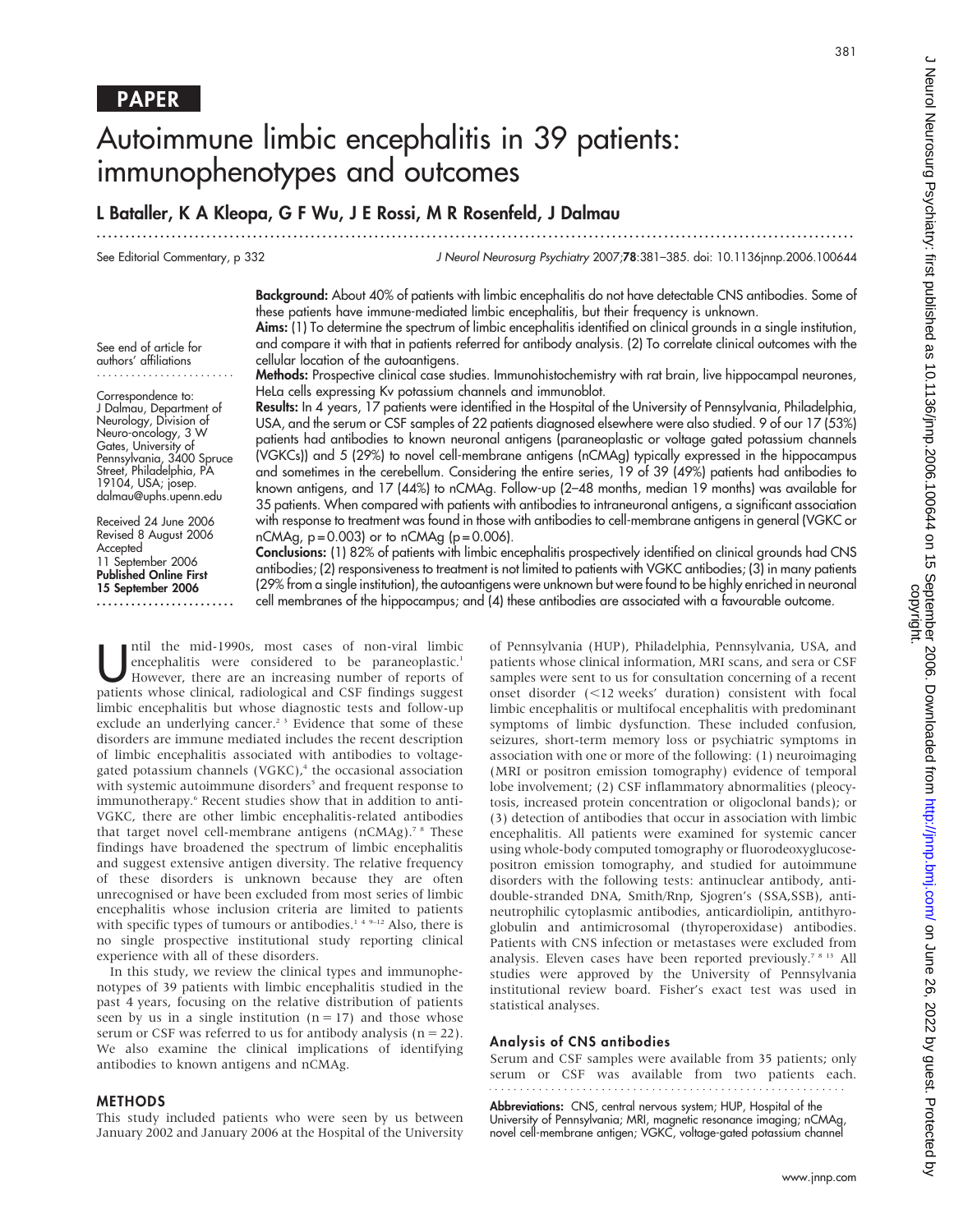

Figure 1 Immunohistochemical analysis of antibodies associated with limbic encephalitis. (A,B) Consecutive coronal sections of rat hippocampus immunolabelled with serum of a patient with (A) anti-Hu antibodies and (B) antibodies to novel cell-membrane antigen (nCMAg; unknown antigen). (B) Reactivity predominates in the neuropil, sparing neuronal cell bodies. (C,D) Live rat hippocampal neuronal cultures incubated with (C) CSF from a patient with limbic encephalitis, ovarian teratoma and antibodies to nCMAg and (D) CSF from a patient with stroke (used as control). The intense immunolabelling of nCMAg with the neuronal cell membrane and absence of reactivity of the control CSF are evident. (A,B) Avidin–biotin peroxidase method; counterstained with a haematoxylin 200 $\times$ . (C,D) Immunofluorescence method; nuclei demonstrated by DAPI, 800 $\times$  oil immersion lens.

Immunohistochemistry was performed using previously reported methods on the following: (1) rat brain sections fixed with acetone or methanol–acetone (serum 1:500; CSF 1:10)<sup>14</sup>; (2) rat brain sections pre-fixed with paraformaldehyde (PFA) (serum 1:250; CSF 1:10)<sup>7</sup>; and (3) live rat hippocampal neuronal cultures (serum 1:1000; CSF 1:50).8 Additional studies included immunoblot with proteins extracted from purified human neurones, and recombinant HuD, Ma1 and Ma2, CRMP5 and amphiphysin.<sup>15</sup> The presence or absence of VGKC was confirmed by radioimmunoassay at Athena Diagnostics (Worcester, MA, USA), and with transfected HeLa cells expressing Kv1.1, Kv1.2, Kv1.4 and Kv1.6 VGKC subunits as reported recently.<sup>16</sup>

# RESULTS

# Antibodies

In all, 39 patients were identified with limbic encephalitis: 17 were seen at the HUP and 22 at other institutions. Table 1 shows the associated antibodies, methods used to demonstrate them and the location of the antigens. Fourteen patients had antibodies to intraneuronal antigens (anti-Hu,  $n = 7$ ; anti-Ma2,  $n = 6$ ; and unknown,  $n = 1$ ) and all were identified with standard immunohistochemistry with methanol–acetonefixed tissue (fig 1A) or immunoblot studies. Five patients had

anti-VGKC, demonstrated by immunohistochemistry with PFA-fixed tissue and radioimmunoassay (range 195–621, median 320; positive  $>173$  pmol). Seventeen patients had novel antibodies that were detected only with immunohistochemistry with PFA-fixed tissue (fig 1B) and cultures of live hippocampal rat neurones (all with intense immunolabelling of cell membrane antigens; nCMAg; fig 1C,D). The patterns of rat brain immunolabelling of these antibodies have been reported previously: nine were highly restricted to the neuropil of hippocampus (all patients with ovarian teratoma),<sup>8</sup> and six had additional reactivity with the molecular layer of the cerebellum and to a lesser degree of the cerebral cortex.<sup>7</sup> Three patients had no detectable antibodies.

Of the five patients with VGKC antibodies, three were seen at the HUP and underwent additional examinations to determine which specific Kv subunits were targeted by the antibodies. One patient had antibodies to Kv1.1, another to Kv1.1 and Kv1.2, and the third to Kv1.1 and Kv1.6.

All serum or CSF samples of 17 patients with anti-nCMAg were negative by the radioimmunoassay, although one showed mild reactivity with cells expressing Kv1.4 (data not shown) and another with cells expressing Kv1.6 (both patients had encephalitis associated with ovarian teratoma). Both these samples produced an identical pattern of hippocampal

| Occurrence of antibodies                                | Type of antibody                                            | Studies that showed the antibodies                                      | Location of antigens    |
|---------------------------------------------------------|-------------------------------------------------------------|-------------------------------------------------------------------------|-------------------------|
| Characterised antibodies, $n = 19$                      | anti-Hu, $n = 7$ ; anti-Ma2, $n = 6$ ;<br>atypical, $n = 1$ | IH (methanol-acetone) and immunoblot with<br>neuronal proteins          | Intracellular, $n = 14$ |
|                                                         | VGKC, $n = 5$                                               | IH (PFA); IC with cells expressing Kv subunits;<br>and radioimmunoassay | Cell membrane, $n = 22$ |
| Partially characterised antibodies, n = 17nCMAg, n = 17 |                                                             | IH (PFA); and IC with live neurones                                     |                         |
| No antibodies, $n = 3$                                  |                                                             |                                                                         |                         |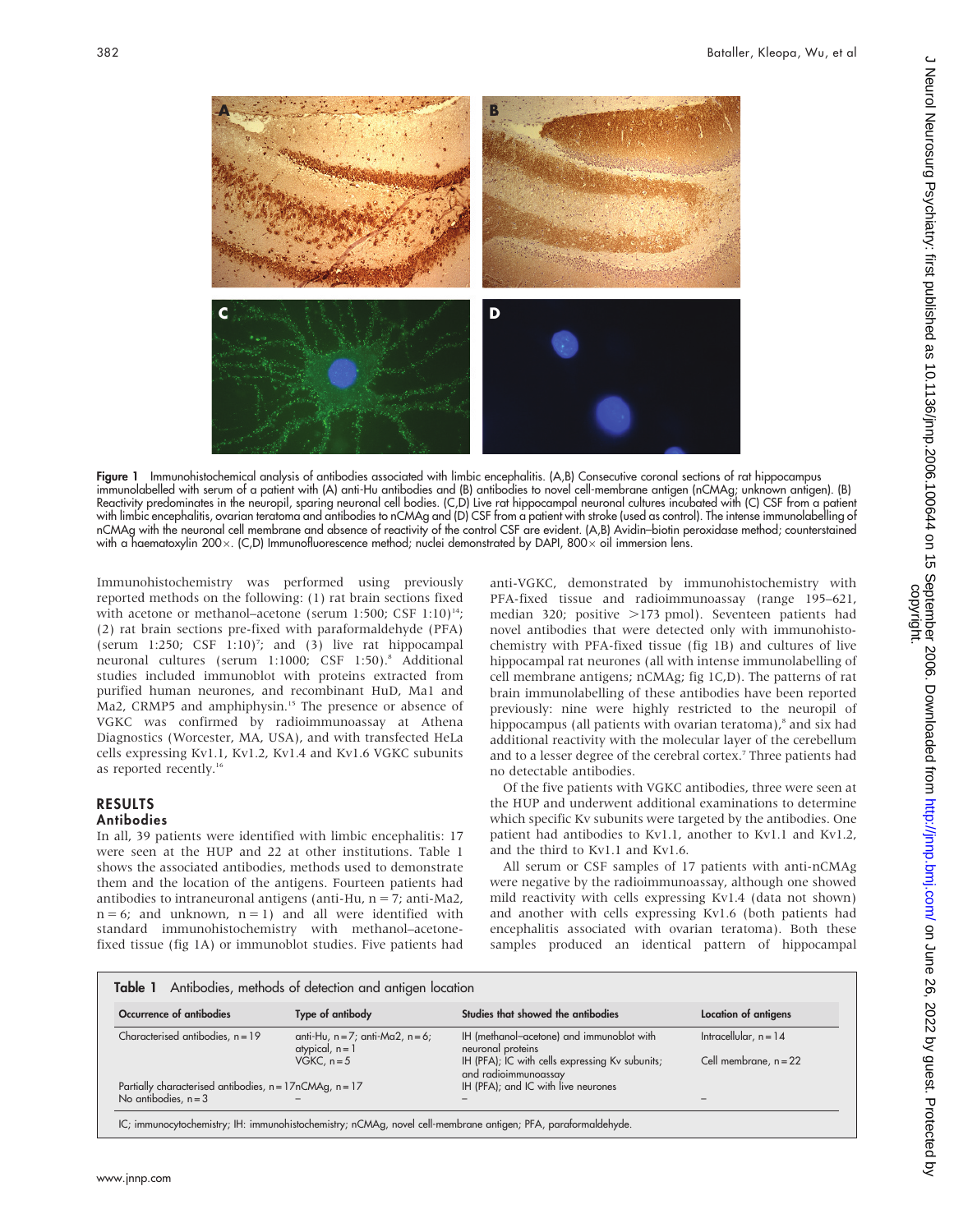immunolabelling<sup>8</sup> that was clearly different from that obtained with polyclonal Kv1.4 or Kv1.6 antibodies, indicating that the main targets were other (unknown) hippocampal antigens. None of the antibodies to nCMAg of the other 15 patients reacted with cells expressing any of the indicated Kv subunits.

All antibodies (including anti-VGKC) were identified in the serum and CSF (if available). However, antibodies to nCMAg were technically easier to detect in the CSF than in serum. In 3 of 17 patients with antibodies to nCMAg, the initial studies demonstrated the antibodies only in the CSF; in all the three cases repeat studies with concentrated sera (dilution 1:100) showed the hippocampal neuropil reactivity over diffuse background staining. This background staining was similar to that found in normal control sera when used at a 1:100 dilution in PFA-fixed tissue. No background staining occured with the CSF of patients or controls.

### Clinical–immunological features

Table 2 shows the clinical and immunological features of the 17 patients seen at the HUP. Of these 17 patients, two were referred from other institutions to one of the authors on suspicion of a paraneoplastic disorder; the other 15 patients were diagnosed during their admission for neurological symptoms of unknown aetiology ( $n = 12$ ) or in the outpatient clinic  $(n = 3)$ . None of these 15 patients was specifically referred to the HUP or any of the authors for a paraneoplastic disorder. We included six patients with antibodies to intracellular antigens (anti-Hu,  $n = 4$ ; anti-Ma2,  $n = 1$ ; and atypical antibodies,  $n = 1$ ), eight with antibodies to neuronal cellmembrane antigens (to nCMAg,  $n = 5$  and to VGKC,  $n = 3$ ), and three without detectable antibodies.

During the same time period, we received clinical information, sera or CSF samples of 22 patients with limbic encephalitis from other institutions (table 3). These studies resulted in the identification of patients with antibodies to intracellular antigens ( $n = 8$ ; Hu,  $n = 3$ ; Ma2,  $n = 5$ ), nCMAg ( $n = 12$ ) and VGKC  $(n = 2)$ .

## Experience at a single institution: comparison with referred cases

Comparing the immunophenotypes of patients seen at the HUP with the referred cases, the two main differences were: (1) the relatively lower frequency of patients with antibodies to Ma2 (7%) and to nCMAg (36%) at the HUP compared with the referrals (23% with antibodies to Ma2 and 55% to nCMAg), and (2) the younger age of the patients in this referral group, in which the main tumours were germ-cell neoplasm of the testis  $(n = 4; age 23-36, median 25 years)$  and ovarian teratoma  $(n = 8;$  age 14–40, median 29 years), both histological types typically occurring in young patients (tables 2, and 3).

## Overview of immunophenotypes

The main differences among immunophenotypes of all 39 patients were as follows:

- 1. The high frequency of abnormal movements (41%) and decreased level of consciousness and hypoventilation (59%) in patients with nCMAg
- 2. The tumour associations: 90% of patients with antibodies to intracellular autoantigens had tumours of the lung or testes, 76% of patients with antibodies to nCMAg had teratomas or tumours of the thymus, and only 20% of patients with VGKC had a tumour
- 3. The low frequency of ''typical'' limbic or medial temporal lobe hyperintensities in MRI T2 or fluid attenuation inversion recovery in patients with antibodies to nCMAg (35%) when compared with patients with antibodies to intracellular antigens (57%) or anti-VGKC (100%)
- 4. The better clinical outcome in patients with antibodies to nCMAg and VGKC.

# Treatment and clinical outcome

Clinical information and adequate follow-up was obtained from 35 patients. Of 29 patients with tumours, five did not receive

| <b>Total patients</b><br>(antigen)                   | Sex; age range<br>(median), years | Other neurological<br>features or symptoms                                                                                           | <b>CSF</b><br>findings,<br>range<br>(median)        | <b>Typical</b><br>"limbic" MRI<br>abnormality | Cancer                                                                                                              | Immunotherapy other<br>than corticosteroids                                 | Neurological<br>outcome                                                                                       |
|------------------------------------------------------|-----------------------------------|--------------------------------------------------------------------------------------------------------------------------------------|-----------------------------------------------------|-----------------------------------------------|---------------------------------------------------------------------------------------------------------------------|-----------------------------------------------------------------------------|---------------------------------------------------------------------------------------------------------------|
| Hu, $n = 4$ ; Ma2,<br>$n = 1$ ; atypical,<br>$n = 1$ | 5M, 1F; 28-65 (63)                | Encephalomyelitis, $n = 2$ ;<br>sensory neuronopathy,<br>$n = 3$ ;<br>2 cerebellar/or<br>brainstem, $n = 2$                          | *WBC 0-81<br>$(3)$ ;<br><b>+Prot 74-150</b><br>(79) | Typical, $n = 4$ ;<br>other, $n = 2\pm$       | SCLC, $n = 4$ ;<br>testicular, $n = 1$ ;<br>thyroid, $n = 1$                                                        | $Nlg, n = 1;$<br>$CTX$ , $n=2$ ;<br>$Nlg + PEX + Rituximab +$<br>$Aza, n=1$ | PI ( $Ma2$ ), $n = 1$ ;<br>stable $(Hu)$ , $n = 1$ ;<br>died, $n = 4$                                         |
| $nCMAg$ , $n = 5$                                    | 5F; 24-65 (44)                    | Diffuse encephalitis, $n = 2$ ;<br>decreased level of<br>consciousness and<br>hypoventilation, $n = 1$ ;<br>chorea/dystonia, $n = 1$ | WBC 15-49<br>(30):<br>Prot 18-97<br>(67)            | $\pm$ Other, n = 4;<br>normal, $n = 1$        | Teratoma, $n = 3$<br>(ovary, $n = 2$ ;<br>thymus, $n = 1$ ;<br>cancer of thymus,<br>$n = 1$ ;<br>no tumour, $n = 1$ | $Nlg$ , $n = 1$ ; PEX,<br>$n = 1$ ; $ V q + PEX$ , $n = 1$                  | CI $(n = 4)$<br>teratoma, $n = 3$ ,<br>cancer of thymus,<br>$n = 1$ :<br>deteriorated<br>(no tumour), $n = 1$ |
| $VGKC, n=3$                                          | 2M, 1F; 38-60 (58)                | Peripheral nerve<br>hyperexcitability, $n = 1$                                                                                       | <b>WBC 0-4</b><br>$(2)$ ; Prot<br>45-79 (63)        | Typical, $n = 3$                              | Prostate, $n = 1$                                                                                                   | $Nlg, n = 2$                                                                | $Cl, n = 2;$<br>stable, $n = 1$                                                                               |
| No antibodies,<br>$n = 3$                            | 1M, 2F; 28-60 (40)                | Multiple (cerebellar<br>myelopathy neuropathy),<br>$n = 1$                                                                           | WBC 2-119<br>$(10)$ ; Prot<br>$32 - 132(47)$        | Typical, $n = 2$ ;<br>other, $n = 1$          | Prostate, $n = 1$                                                                                                   | $Aza, n=1$                                                                  | $Cl, n=3$                                                                                                     |

\*WBC (white cell count) per  $\mu$ l; normal value  $<$ 4/ $\mu$ l.

-Prot (protein concentration) in mg/dl; normal value 16–46 mg/dl. `Other: fluid attenuation inversion recovery or T2 abnormalities in regions other than medial temporal lobes.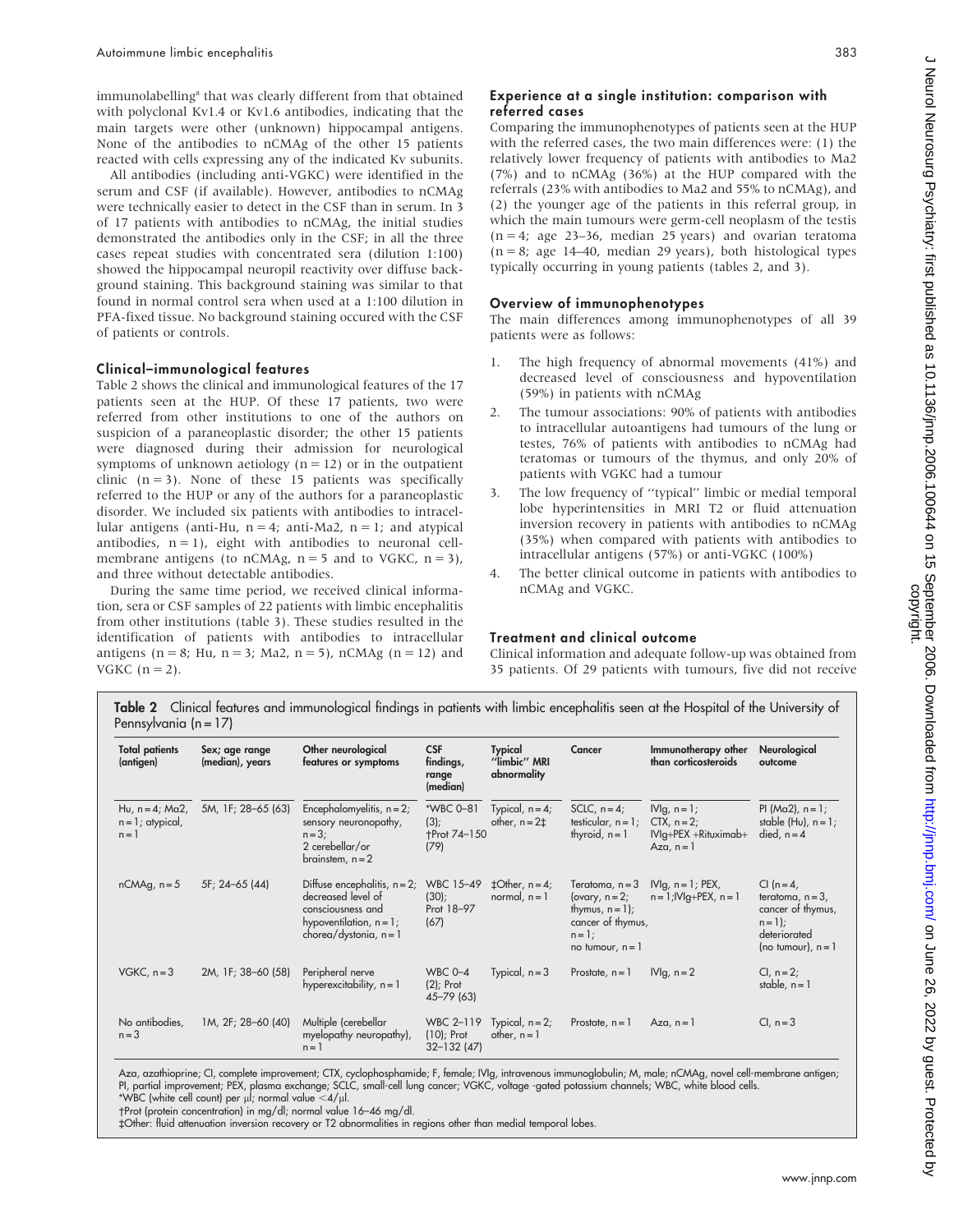| <b>Total patients</b><br>(antigen) | Sex; age<br>range<br>(median) | Other neurological<br>features or symptoms                                                                                                | <b>CSF finding range</b><br>(median) | Typical "limbic"<br><b>MRI</b> abnormality Cancer         |                                                                                                         | Immunotherapy other<br>than<br>corticosteroids                           | Neurological outcome                                                                                                                                                                         |
|------------------------------------|-------------------------------|-------------------------------------------------------------------------------------------------------------------------------------------|--------------------------------------|-----------------------------------------------------------|---------------------------------------------------------------------------------------------------------|--------------------------------------------------------------------------|----------------------------------------------------------------------------------------------------------------------------------------------------------------------------------------------|
| Hu, $n=3$ ;<br>$Ma2, n=5$          | 6M, 2F;<br>$23 - 67$ (36)     | Encephalomyelitis,<br>$n = 1$ ; brainstem,<br>$n = 2$ ; hypothalamic,<br>$n = 1$                                                          | *WBC 2-20 (18);<br>+Prot 30-747 (80) | Typical, $n = 4$ ;<br>other, $n = 3$ ;<br>$NA, n=1$       | $SCLC, n=3;$<br>$non-SCLC, n=1;$<br>testicular, $n = 4$                                                 | $PEX+IVlg, n=1;$<br>PEX, $n = 1$ ;<br>$Nlg, n=3$                         | PI ( $Ma2$ ), $n = 1$ ;<br>$Cl(Hu), n = 1;$<br>stable ( $Ma2$ ), $n = 1$ ;<br>died ( $Ma2$ , $n = 2$ ;<br>Hu, $n = 1$ ), $n = 3$ ;<br>no follow-up, $n = 2$                                  |
| nCMAg,<br>$n = 12$                 | 2M, 10F;<br>$3 - 40(29)$      | Decreased level<br>of consciousness and<br>hypoventilation, $n = 9$ ;<br>dystonia/<br>choreoathetosis, $n = 6$ ;<br>stiff-person, $n = 1$ | WBC 7-189 (20);<br>Prot 30-92 (50)   | Typical, $n = 6$ ;<br>other, $n = 4$ ;<br>normal, $n = 2$ | Thymoma, $n = 1$ ;<br>teratoma of the<br>ovary, $n = 8$ ;<br>no tumour, $n = 1$ ;<br>not known, $n = 2$ | PEX, $n = 3$ ;<br>$Nlg, n=2;$<br>$PEX+IVlg, n=2;$<br>$PEX+IVIq+CTX, n=2$ | PI (ovarian teratoma, $n = 3$ ;<br>thymoma, $n = 1$ ;<br>no tumour, $n = 1$ ), $n = 5$ ;<br>CI (ovarian teratoma), $n = 3$<br>died (ovarian<br>teratoma), $n = 2$ ;<br>no follow-up, $n = 2$ |
| $VGKC, n=2$                        | 2M <sub>i</sub><br>58 and 59  |                                                                                                                                           | WBC $0-2$ ;<br>Prot normal           | Typical, $n = 2$                                          | No cancer                                                                                               | $PEX, n = 1;$<br>$Nlg, n = 1$                                            | CI (relapsing<br>syndrome, $n = 1$ ), $n = 2$                                                                                                                                                |

PEX, plasma exchange; PI, partial improvement; SCLC, small-cell lung cancer; VGKC, voltage-gated potassium channels. \*WBC (white blood count) per  $\mu$ l; normal value  $<$ 4/ $\mu$ l.

-Prot (protein concentration) in mg/dl; normal value 16–46 mg/dl.

oncologic therapy (small-cell lung cancer,  $n = 2$ ; teratomas,  $n = 3$ ; four of these patients died of neurological progression and one (ovarian teratoma) recovered after receiving corticosteroids and intensive care support. The other 24 patients had oncological therapy (tumour resection,  $n = 18$ ; chemotherapy,  $n = 3$ ; both,  $n = 1$ ). All 35 patients received corticosteroids, 10 intravenous immunoglobulin, 6 plasma exchange, 7 intravenous immunoglobulin and plasma exchange (3 also received other immunosuppressants), 2 cyclophosphamide and 1 azathioprine.

The median follow-up was 19 (range 2–48) months. These patients were considered to be completely improved if they were able to return to work or normal daily activities. Patients were considered to be partially improved if they were not able to return to work but could function independently at home or return to most of their daily activities. In all, 22 patients had neurological improvement (tables 2, and 3): 3 with antibodies to intracellular antigens (Ma2,  $n = 2$ ; Hu,  $n = 1$ ), 12 to nCMAg, 4 to VGKC and 3 without antibodies. Of these 22 patients, 15 (Hu,  $n = 1$ ; nCMAg,  $n = 7$ ; VGKC,  $n = 4$ ; and no antibodies,  $n = 3$ ) completely improved and the other seven partially improved. Of the 13 patients who had clinical stabilisation  $(n = 3)$  or deterioration  $(n = 10)$ , 9 had antibodies to intracellular antigens, 3 to nCMAg and 1 to VGKC. When compared with patients with antibodies to intracellular antigens, those with antibodies to cell-membrane antigens in general (including nCMAg and VGKC) were more likely to have neurological improvement ( $p = 0.003$ ). A similar strong association with improvement was found in the subgroup of patients with antibodies to nCMAg ( $p = 0.006$ ).

# **DISCUSSION**

In the past 4 years, we prospectively identified 17 patients with limbic encephalitis in a single institution. A remarkable finding is that 9 (53%) of these patients had antibodies to previously known antigens and 5 (29%) to nCMAg. Considering these patients and those whose serum or CSF samples were sent to us for analysis, 19 of 39 (49%) patients had antibodies known to be associated with limbic encephalitis (paraneoplastic or VGKC). However, 17 of 39 (44%) patients had antibodies to diverse nCMAg that are not measured by currently available commercial tests and were not included in the recently reported diagnostic criteria of paraneoplastic syndromes.<sup>17</sup> This finding is

important because the disorders associated with cell-membrane antigens in general (either VGKC or nCMAg) are usually responsive to treatment and have a definitely better prognosis than those associated with intracellular antigens. Correlation between antibody titres and improvement was not determined in this study, $478$  partly because the nCMAg antibodies are predominantly found in the CSF and repeat spinal taps were not obtained after improvement in these patients.

A review of a previous series of patients with autoimmune limbic encephalitis shows that most did not adequately reflect the clinical–immunological spectrum of the disorder because of the following:

- 1. Cases were identified from retrospective review of patients known to have cancer $11$
- 2. Laboratories tested sera or CSF samples selected at multiple institutions<sup>1</sup>
- 3. The inclusion criteria were restricted to patients with a specific type of cancer or antibody. $4.918$

None of these biases pertains to the 15 patients in our study who were identified on clinical grounds at the HUP and who provide a relative distribution of immunophenotypes in limbic encephalitis.

However, a referral bias was noted in the 22 patients whose sera or CSF samples were sent to us for analysis. The referral pattern seemed to be driven by our recent reports on subtypes of limbic encephalitis.7 8 10 Of the 22 patients, 17 (77%) had anti-Ma2 (23%) or antibodies to nCMAg (54%). By contrast, the frequency of anti-Ma2 encephalitis in patients in HUP was markedly lower (6%), while the occurrence of limbic encephalitis with antibodies to nCMAg remained relatively high (29%). Antibodies to nCMAg were found more frequently than anti-VGKC (18%), suggesting that many patients who are considered to have idiopathic or ''non-herpetic limbic encephalitis without VGKC antibodies"<sup>6 19</sup> may indeed have antibodies to nCMAg.

In light of the increasing number of reports on patients with limbic encephalitis and anti-VGKC, it can be argued that these patients are under-represented or were missed in our study. This is unlikely for two reasons: (1) the clinical and MRI picture of these patients with either predominant limbic encephalitis or Morvan's syndrome is no more difficult to recognise than the